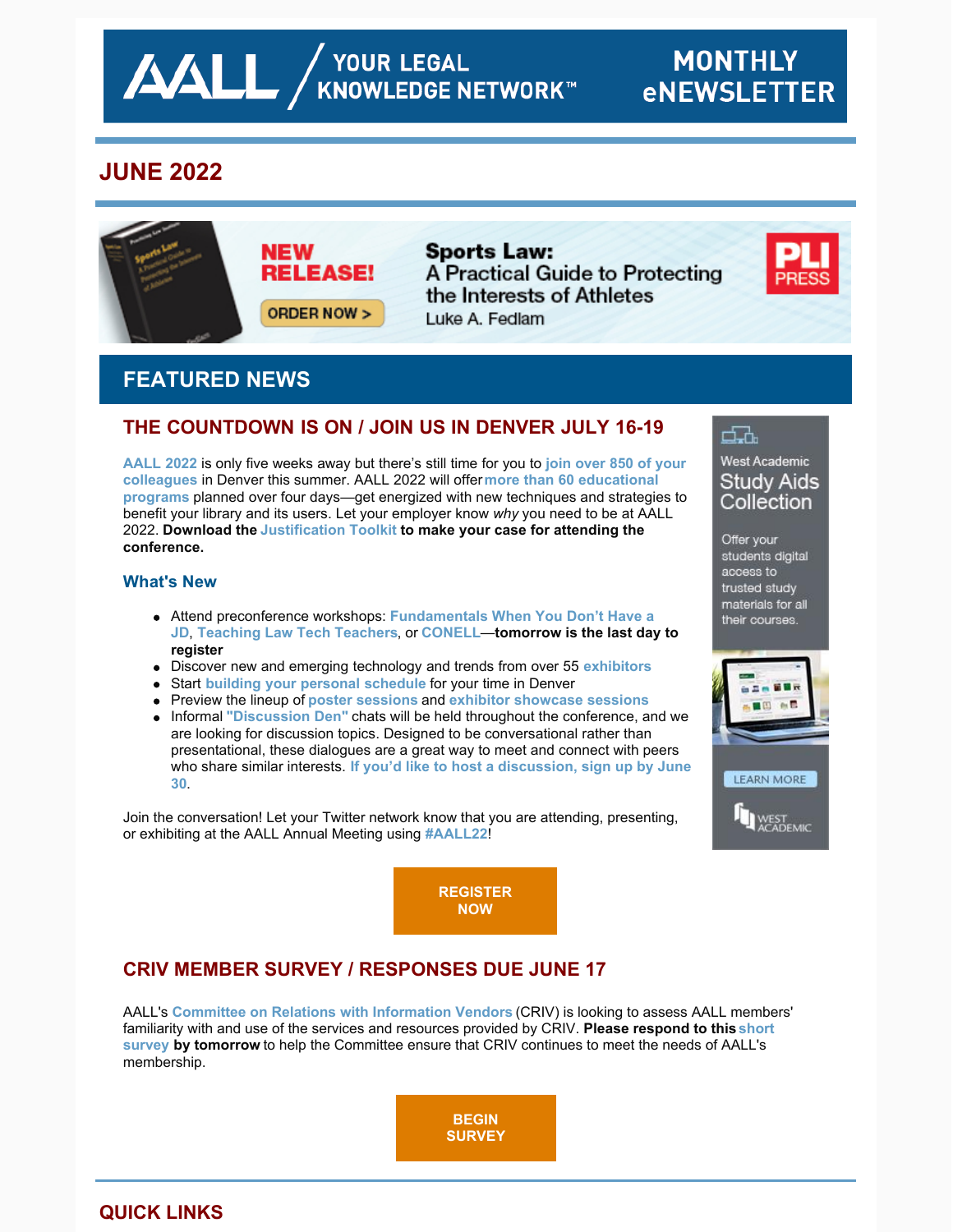## **AALL ANNUAL MEETING & CONFERENCE**

### **PARTICIPATE IN AALL'S HOST PROGRAM**

The **[AALL Annual Meeting & Conference Host Program](https://www.aallnet.org/conference/resources/host-program/)** connects new members or first-time attendees with experienced conference attendees to help newcomers confidently navigate the Annual Meeting, select [programs to attend, and network with fellow colleagues. If you are interested in participating,](https://www.aallnet.org/conference/resources/host-program/) **please submit the form by June 24**, and we will do our best to make a match that will benefit both the host and first-time attendee.

## **AALL UPDATES**

### **HAVE YOU RENEWED YOUR 2022-2023 AALL MEMBERSHIP?**

Over 2,300 of your colleagues have renewed their AALL membership for 2022-2023. Don't lose out on essential AALL benefits that add up to over **\$2,000+ in value for the year**. These include:

- Access to essential **[professional development](https://elearning.aallnet.org/)**—complimentary monthly webinars and virtual coffee chats as well as discounted rates for online courses and live events.
- Discounted registration to the **[2022 AALL Annual Meeting & Conference](https://www.aallnet.org/conference/)** in Denver. Reunite with over 850 of your colleagues this summer!
- Access to an extensive network of peers; including the ability to join caucuses and special interest sections and connect with other members who share similar interests.
- **[Plus, so much more](https://www.aallnet.org/community/membership/benefits/)**.

If you have any questions about your membership renewal, please contact AALL Headquarters at **[membership@aall.org](mailto:membership@aall.org)** or 312.939.4764.

> **[RENEW YOUR](https://www.aallnet.org/community/membership/join-renew/) MEMBERSHIP**

## **PROFESSIONAL GROWTH**

### **INCREASE YOUR STRATEGIC THINKING SKILLS / REGISTER FOR AALL'S SELF-PACED COURSE**

AALL's self-paced course, "**[Strategic Thinking for Law Librarians](https://elearning.aallnet.org/products/strategic-thinking-for-law-librarians)**," will teach law library professionals—at any level—how to employ strategic thinking for impactful decision making. Whether you are interested in preparing for a management role or are already in a leadership position, you will come away better equipped to confidently tackle any decision (large or small), make a compelling argument, and apply influence in your organization in a way that creates optimal conditions for success.

#### **Cost: Members \$99 / Nonmembers \$149**

**[LEARN MORE &](https://elearning.aallnet.org/products/strategic-thinking-for-law-librarians) REGISTER**

### **UPCOMING COFFEE CHATS & WEBINARS**

AALL has several exciting coffee chats and webinars coming up next month, including next Wednesday's "**[AALL CRIV Vendor Roundtable](https://www.aallnet.org/forms/meeting/MeetingFormPublic/view?id=93FC300000133)**." Be sure to visit **[AALL eLearning](https://elearning.aallnet.org/live)** to stay up to date on future topics and to register.

Is there a topic you want covered in an AALL webinar? Please email Fiore Barbini, AALL director of education and learning at **[fbarbini@aall.org](mailto:fbarbini@aall.org)**.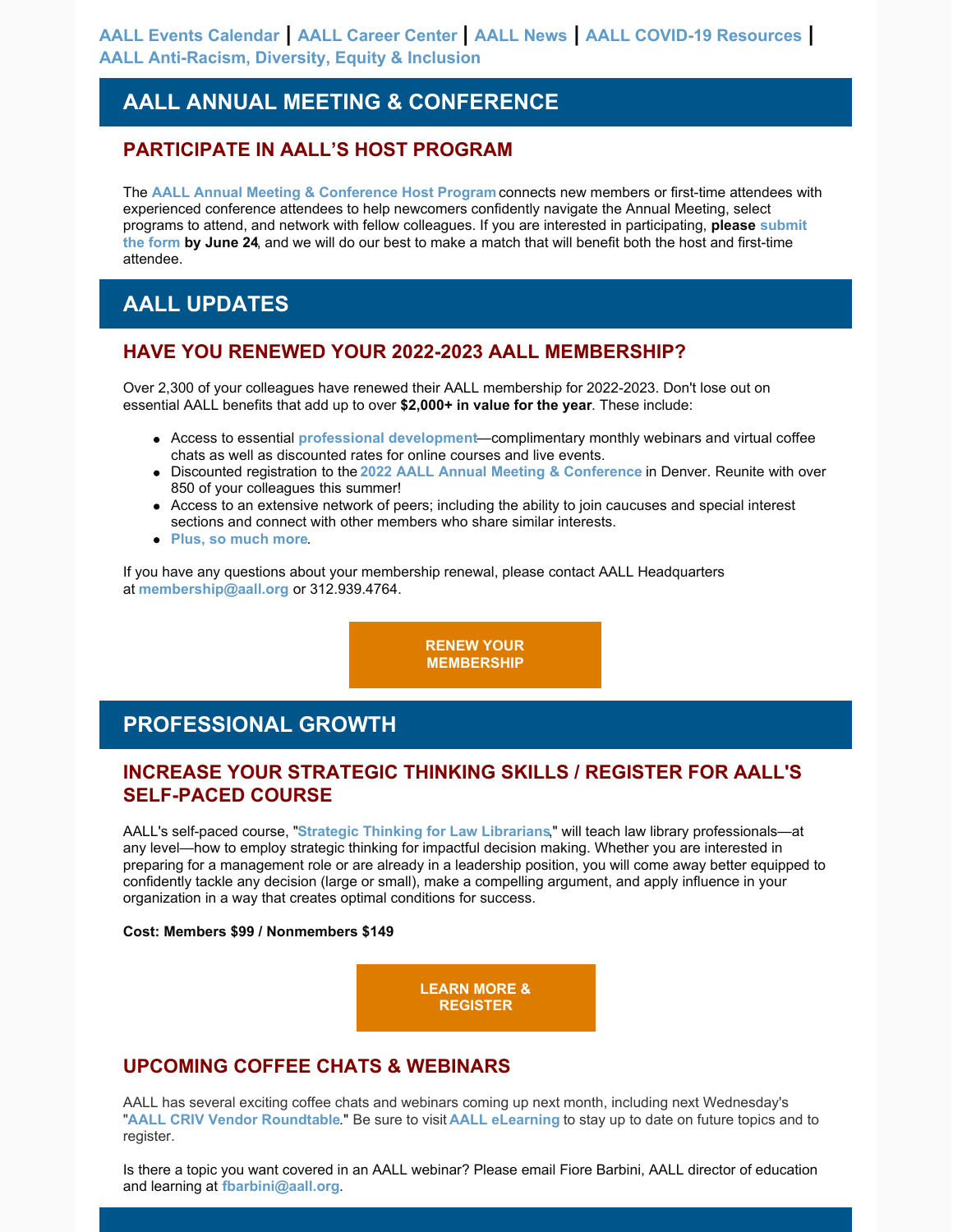### **AALL NEW VOICES / SUBMISSIONS DUE JUNE 30**

**[AALL's New Voices](https://www.aallnet.org/community/membership/meet-our-members/newvoices/)** is a place to share your story and expertise. Whether you recently joined AALL or are a longtime member aiming to become more involved in the Association, AALL is looking for your insights on any aspect of law librarianship.

If you're interested in being involved in the next round, please share your post with**[Heather Haemker](mailto:hhaemker@aall.org)**, director of marketing & communications, with the subject line "New Voices Project" by **5:00 p.m. (CDT on June 30, 2022**.

### **KNOWITAALL HIGHLIGHTS**

#### **MEMBER POSTS**

Members shared innovative content and started important conversations, including:

- Allison C. Reeve Davis and Caren Luckie **[shared](https://firmerground.wordpress.com/2022/06/02/experience-at-aalls-course-competitive-intelligence-strategies-analysis/)** their experience attending AALL's CI Strategies & Analysis course in Chicago last month.
- David Whelan **[discussed](https://ofaolain.com/blog/2022/06/07/law-library-awareness/)** law library awareness.
- Andre Davison **[discussed](https://notesbetweenus.com/2022/06/01/failing-forward-moving-forward-on-the-heels-of-tragedy/)** how we can move forward on the heels of tragedy. In the legal industry, thought leaders use the term 'failing forward.'
- Jenny Silbiger **[reflected](https://notesbetweenus.com/2022/06/08/candle-in-the-wind/)** on the recent tragedies of the Uvalde and Buffalo mass shootings, and the ongoing war in Ukraine, urging librarians to continue to connect with one another.
- [Latia Ward's article "Accessing Justice: Supporting Patrons with Legal information Needs,"](https://americanlibrariesmagazine.org/2022/06/01/accessing-justice/) **was featured** in A*merican Libraries Magazine*.

#### **OTHER LEGAL & LIBRARY UPDATES**

- **Bob Ambrogi called AALL's conference "[one of the top conferences for anyone interested in legal](https://www.lawnext.com/2022/05/why-legal-tech-fans-should-attend-aall-in-july.html) tech**."
- The University of Arizona Daniel F. Cracchiolo Law Library **[celebrated](https://libguides.library.arizona.edu/lawlibraryblog/home/Pride-Month)** Pride Month with a book display featuring books that highlight the accomplishments and challenges of LGBTQIA+ individuals and communities throughout history.
- *American Libraries* **[reported](https://americanlibrariesmagazine.org/2022/06/01/5-library-jobs-on-the-rise)** on five library jobs on the rise.
- The Law Library of Congress **[reviewed studies](https://blogs.loc.gov/law/2022/06/law-library-of-congress-studies-on-firearms-weapons-and-gun-control/)** on firearms, weapons, and gun control.
- *Smithsonian Magazine* **[reported](https://www.smithsonianmag.com/smart-news/the-uk-is-launching-the-worlds-largest-four-day-workweek-experiment-180980210/)** that the U.K. is launching the world's largest four-day workweek experiment.

#### **ABOUT KNOWITALL**

**[KnowItAALL](https://www.aallnet.org/resources-publications/publications/knowitaall/)** is a member benefit sent Monday through Friday. **[Subscriptions are available](https://www.aallnet.org/resources-publications/publications/knowitaall/)** for nonmember individuals and institutions. Please email **[Heather Haemker](mailto:hhaemker@aall.org)**, director of marketing & communications, with your article and resource recommendations.

### **AALL MEMBER NEWS**

**[Michelle Cosby](https://www.aallnet.org/members_only/membership/IndividualFormPublicMembers/detail?id=2010011B510)**, assistant dean of legal information services and professor of practice, and past AALL president, **[has been selected to attend](https://columns.wlu.edu/wl-laws-cosby-selected-for-harvard-leadership-program/)** the Harvard Graduate School of Education Leadership Institute for Academic Librarians. The intensive one-week institute covers issues relevant to higher education including transformational change, contemporary leadership challenges, and diversity, equity, inclusion and belonging.

AALL seeks more news about members' achievements, job changes, and connections with the legal information community. Please send your news to **[Heather Haemker](mailto:hhaemker@aall.org)**, AALL director of marketing & communications

#### **MEMORIAL**

**Marie Rehmar** was head of reference services at Cleveland-Marshall Law Library until her retirement. A scholarship fund named the "Marie Rehmar Endowed Scholarship Fund for Dual Degree Law and Urban Studies Students" was named in her honor by her Law Library. Rehmar was a longtime member of AALL, having joined in June 1978, and was a member of the Foreign, Comparative & International Law Special Interest Section (SIS) as well as the Government Documents SIS. She passed away April 23, 2021, at the age of 72.